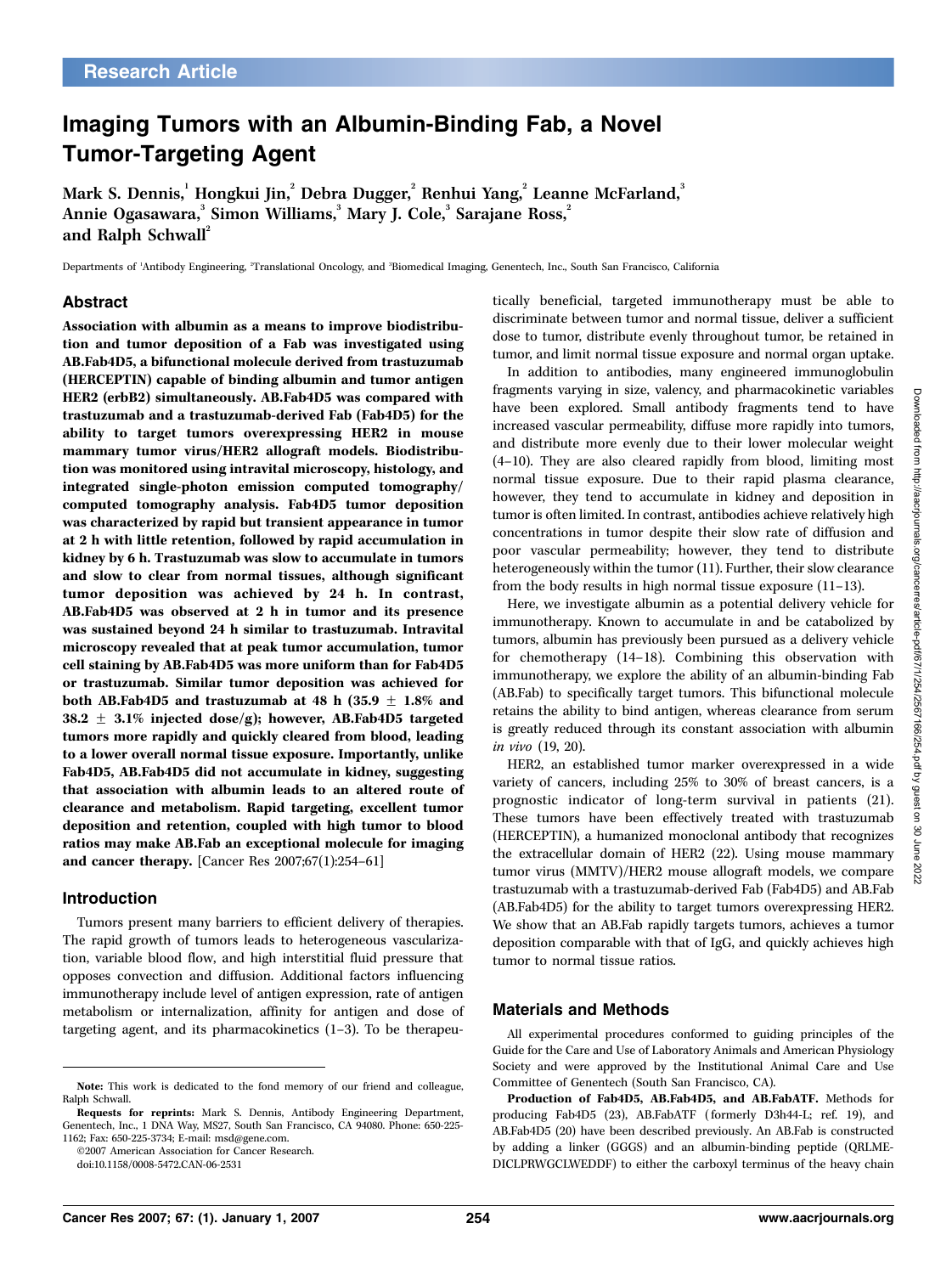(as with AB.Fab4D5) or light chain (as with AB.FabATF) of a Fab yielding essentially identical improvements in pharmacokinetics (19, 20).

Albumin, HER2, and tissue factor binding assays. Assays used to measure albumin binding affinity have been described previously (19, 20). Pharmacokinetics of trastuzumab, AB.Fab4D5, and Fab4D5 in mouse serum were monitored using a HER2-binding ELISA (20). Serum concentrations of anti–tissue factor Fab (AB.FabATF) were assayed using a tissue factor ELISA (19).

Trastuzumab competition ELISA. Direct competition to block trastuzumab binding to immobilized HER2 extracellular domain ( $HER2_{\text{ecd}}$ ) was used to verify functional antigen binding of Fab4D5 and AB.Fab4D5 in the presence or absence of albumin. Immunosorbant microtiter plates were coated with 1  $\mu$ g/mL HER2<sub>ecd</sub> overnight at 4°C, washed, and blocked with Casein Blocker (Pierce Biotechnology, Rockford, IL) for 1 h at 25°C. Serially diluted serum samples were added to wells along with 100 ng/mL trastuzumab in 1% ovalbumin in PBS and 0.05% Tween 20 with or without 500 nmol/L rabbit albumin for 2 h at  $25^{\circ}$ C. Plates were washed and bound trastuzumab was detected using goat anti-human Fc·horseradish peroxidase (HRP; Jackson Laboratory, Bar Harbor, ME). Bound HRP was assayed with tetramethylbenzidine/ $H_2O_2$ . The reaction was quenched using 1 mol/L phosphoric acid and monitored at 450 nm. A four-variable fit was used to fit data and estimate  $IC_{50}$ .

Binding to albumin and HER2 simultaneously. Simultaneous binding to HER2ecd and albumin was monitored by the ability to bridge the interaction between immobilized rabbit albumin and biotinylated HER2<sub>ecd</sub>. HER2<sub>ecd</sub> was biotinylated using a 4-fold molar excess of NHS-LS-biotin (Pierce Biotechnology). Plates were coated with 10 µg/mL rabbit albumin (Sigma, St. Louis, MO) overnight at  $4^{\circ}$ C. Wells blocked with 1% ovalbumin in PBS were incubated with 2  $\mu$ mol/L AB.Fab4D5 or Fab4D5 for 1 h, washed, and a titration of biotinylated HER2<sub>ecd</sub> was added for 1.5 h. Wells were washed, and bound biotinylated HER2<sub>ecd</sub> was detected using streptavidin-HRP (SouthernBiotech, Birmingham, AL). Bound HRP was assayed as above.

Mouse allograft models. MMTV/HER2 transgenic mice develop mammary tumors expressing elevated levels of human HER2 with a latency of  $\sim$  4 to 6 months. These tumors are readily transplanted into wild-type murine hosts. For these studies, two mammary tumors derived from MMTV/HER2 transgenic FVB mice were used: MMTV/HER2 Founder 5 (designated Fo5; ref. 24) and MMTV/HER2 F2-1282 (designated F2-1282).

The Fo5 mammary tumor line was maintained through serial passaging via surgical implant of 2-mm<sup>3</sup> sections of tumor into the second right mammary fat pad of wild-type FVB mice. Fo5 expresses >1,000,000 copies of human HER2 per cell and does not respond to trastuzumab (no change in growth rate versus controls when 30 mg/kg trastuzumab is administered twice weekly for 4 weeks). For this study, the Fo5 mammary tumor was surgically transplanted into the second mammary fat pad of beige-nude-xid mice (Charles River Labs, Hollister, CA) as 2-mm<sup>3</sup> sections. The tumor was serially passaged 13 times in wild-type FVB mice before implant into beigenude-xid mice. Transplanted mice were randomized to distribute comparably sized tumors into each group. Mean tumor volumes for each treatment group ranged between 150 and 220 mm3 . Individual tumor volumes were obtained from measurements of tumor length and width in millimeter using a digital caliper and calculated as follows: tumor volume  $\text{(mm}^3) = \text{(longer diameter} \times \text{shorter diameter}^2) \times 0.5.$ 

For intravital microscopy, the F2-1282 mammary tumor line was used. F2-1282 is the offspring of an  $F_1$  transgenic animal from the MMTV/HER2 Fo2936-3 line. This tumor was maintained through serial passaging via surgical implant of 2-mm<sup>3</sup> sections into the second right mammary fat pad of wild-type FVB mice. F2-1282 expresses >1,000,000 copies of human HER2 per cell and is responsive to trastuzumab therapy (100% of F2-1282 tumorbearing animals exhibit complete tumor regression with 30 mg/kg trastuzumab administered weekly for 3 weeks).

Tumor staining. Trastuzumab, AB.Fab4D5, AB.FabATF, and Fab4D5 were labeled with a fluorescent cyanine compound, Cy3, using Amersham Cy3 monofunctional dye kit (Amersham Biosciences, Piscataway, NJ) according to kit protocol. Molar ratios of Cy3/protein were 7.0, 4.8, 5.6, and 4.0, respectively. To compare intensity and duration of Cy3 signal across study groups, administered dose was normalized to Cy3 concentration. Protein doses ranged from 1.35 to 2.4 mg/kg and Cy3 equivalents ranged from 189 to 224 units. Mice bearing 150 to 220 mm<sup>3</sup> Fo5 tumors were dosed (nine mice per group) as follows: AB.Fab4D5 (40  $\mu$ g  $\times$  4.8 dye/AB.Fab = 192 units/dose), Fab4D5 (48 µg  $\times$  4 dye/Fab = 192 units/dose), AB.FabATF (40  $\mu$ g  $\times$  5.6 dye/AB.Fab = 224 units/dose), and trastuzumab (27  $\mu$ g  $\times$  7 dye/ IgG = 189 units/dose). Dosing solutions (0.1–0.11 mL) were administered by i.v. tail vein injection as a single bolus at time 0.

At 2, 24, and 48 h postinjection, three mice were anesthetized per group and a blood sample was collected for pharmacokinetic analysis. Peripheral vascular perfusion was done by flushing 0.9% saline through the left ventricle of the heart. Tumors were harvested, stored in 20% sucrose at  $4^{\circ}$ C for 1 h, and embedded into optimum cutting temperature (OCT) mounting medium at  $-70^{\circ}$ C. Frozen tumor sections (6  $\mu$ m) were cut using a Leica cryostat and mounted with Vectashield mounting media with DAPI nuclear stain (Vector Labs, Burlingame, CA) to counterstain nuclei. Two sections at 240- and 430- Am depth into each tumor were examined using a Nikon TE300 fluorescent microscope. Images using 10-, 20-, and 30-s exposures were captured using Spot Basic v3.5.2. Final images were generated using Adobe PhotoShop.

Single-photon emission computed tomography/computed tomography imaging. Fab4D5, AB.Fab4D5, and trastuzumab (10 mg/mL in PBS, 2.5 mmol/L EDTA) were conjugated with 5 mg/ml of 1,4,7,10-tetraazacylododecane N,N',N",N"-tetraacetic acid mono-(N-hydroxysuccinimidyl) ester (DOTA-NHS; Macrocyclics, Inc., Dallas, TX) in N-N'-dimethylacetamide at a 5:1 molar ratio at  $30^{\circ}$ C for 1 h. Electrospray mass spectrometry revealed peaks for each conjugate with increasing integral numbers of DOTA substituents allowing conjugation distribution to be directly determined. Metal ions present in DOTA remain bound during mass spectrometry, enabling the number of empty binding sites per molecule to be determined. Conjugations typically resulted in a median two

DOTA per protein.<br>Indium<sup>111</sup> chloride (MDS Nordion, Vancouver, BC) was mixed at 50  $\mu$ L/ mL of DOTA conjugate in 0.3 mol/L ammonium acetate at  $25^{\circ}$ C for 1 h. Reactions were quenched with 2 mmol/L diethylenetriaminepentaacetic acid and desalted using NAP-5 columns (GE-Amersham, Piscataway, NJ). Samples typically contained  $\sim$  2 mCi/mg protein.

Mice bearing 150 to 220 mm<sup>3</sup> Fo5 tumors were anesthetized with isoflurane and placed prone on the animal bed of an X-SPECT (Gamma Medica, Northridge, CA). Body temperature was maintained at  $37^{\circ}$ C with warm airflow under feedback control. Therapeutic doses of  $\lfloor 111 \ln |$ DOTAlabeled conjugates (4 mg/kg and 300-500  $\mu$ Ci) were injected via tail vein. Single-photon emission computed tomography (SPECT) and computed tomography (CT) images were acquired consecutively in the same dual gamma camera X-SPECT at 1, 6, 24, and 48 h postinjection. Each data set consisted of 64  $\times$  30-s SPECT projections. Images were reconstructed using an ordered subsets EM algorithm. After the final image, tissues were harvested and weighed, and radioactivity was measured in a gamma-well counter for comparison with image-based measurements. Regions of interest were defined using CT volumes to compute region of interest intensities for corresponding SPECT images. SPECT images were scaled according to a known reference standard. A comparison of ex vivo signals with in vivo image intensities was used to determine empirical recovery coefficients for each tissue allowing qualitative localization of  $[111]$ In]DOTAconjugated Fab4D5, AB.Fab4D5, and trastuzumab at each time point.

Intravital microscopy. Female athymic nude mice (The Jackson Laboratory) were acclimated to animal housing for at least 1 week before surgery. Mice were anesthetized by i.p. injection of ketamine 80 mg/kg (Aveco Co., Inc., Fort Dodge, IA) and xylazine 10 mg/kg (Rugby Laboratories, Inc., Rockville Center, NY). The surgery procedure reported by Leunig et al. (24) was used with modification. After cleaning the dorsal lumbar and thoracic area with antimicrobial Betadine solution and alcohol, two symmetrical titanium frames (Research Instruments, Inc., Durham, NC)—mirror images of each other—were used to sandwich an extended double layer of skin. One layer was removed in a circular area  $\sim$  15 mm in diameter; the remaining layer consisting of epidermis, s.c. tissue, and striated muscle was covered with a glass overslip incorporated into one of the frames. Two days after implantation of the dorsal chamber, the overslip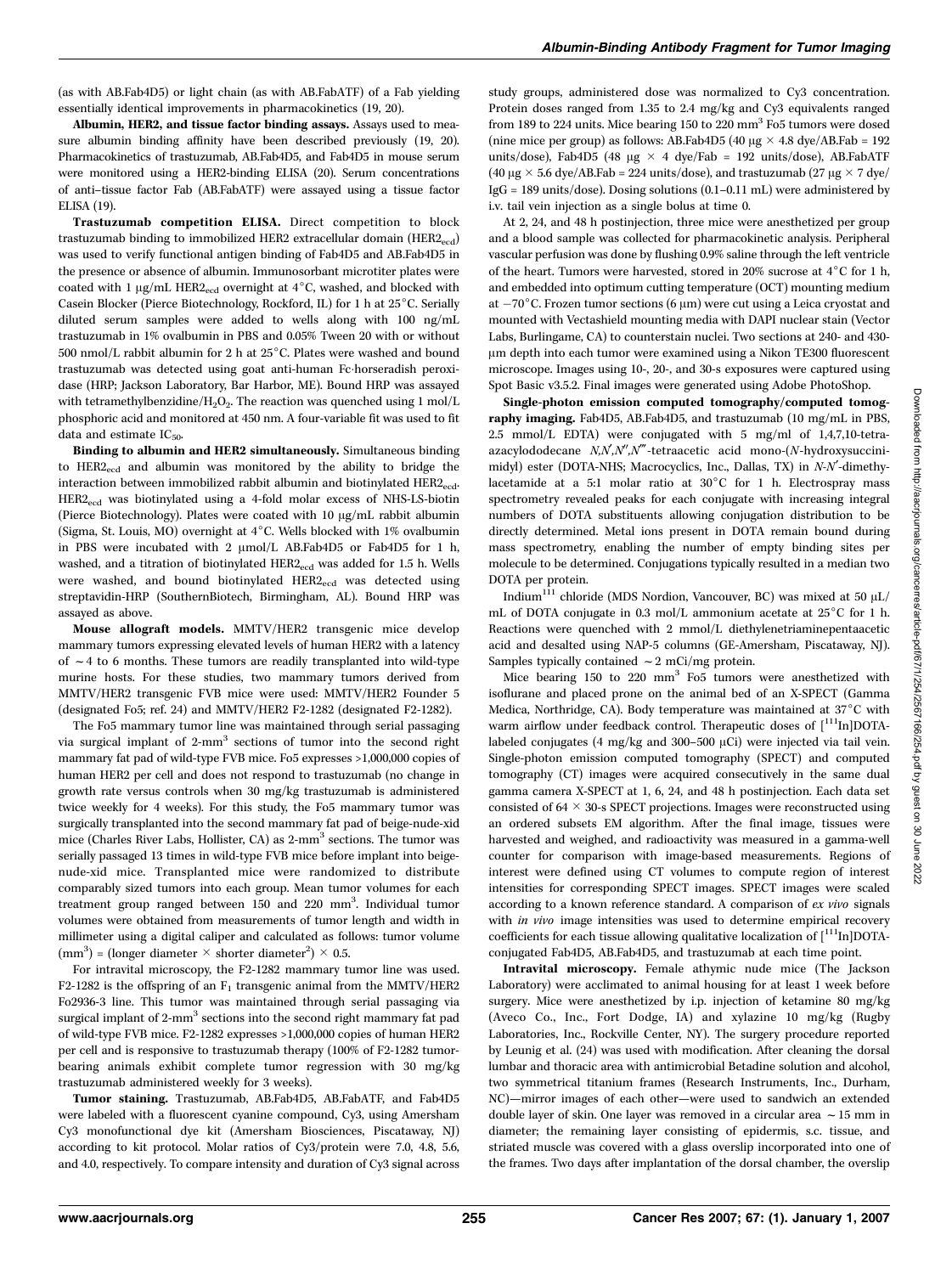

was removed and a 1-mm-diameter piece of F2-1282 tumor was implanted onto the fascia at the center of the chamber. A new overslip was placed on the chamber. Tumor growth was monitored at least twice weekly. When tumors reached 3 to 4 mm in diameter, animals were randomized to receive i.v. injection of FITC-trastuzumab 10 mg/kg ( $n = 4$ ), FITC-Fab4D5 20 mg/kg  $(n = 5)$ , or FITC-AB.Fab4D5 20 mg/kg  $(n = 5)$ . Molar ratios of FITC/protein were 3.2, 1.7, and 1.65, respectively. Using a Nipkow spinning disc confocal unit (Yokogawa Corporation of America, Newman, GA, model CSU 10) equipped with an intensified charge coupled device camera (Stanford Photonics, Inc., Palo Alto, CA model XR/Mega-10) and installed on a standard upright microscope (Nikon Instruments, Inc., Melville, NY, model Eclipse E800), tumors were imaged at 2 h postinjection for FITC-Fab4D5 and 24 h for FITC-AB.Fab4D5 and FITC-trastuzumab. Times were selected from an earlier time course study that showed maximal uptake of fluorescence in tumor cells at these times.

At necropsy, tumor tissue from dorsal-skin chamber tumors was embedded in OCT compound (Sakura Fineteck, Torrance, CA) and frozen at  $-80^{\circ}$ C. Cryostat sections (5  $\mu$ mol/L) were cut through tumor tissue and slides were allowed to dry at 25 $^{\circ}$ C for 2 to 4 h. Slides were stored at  $-80^{\circ}$ C until ready for staining and protected from light for all manipulations. Frozen sections were fixed in ice-cold methanol for 10 min and washed twice in PBS. Serum-Free Protein Block (DakoCytomation, Carpinteria, CA) was applied to each slide in a humidified chamber for 10 min. To visualize endothelial cells, 150 µL of rat anti-mouse CD31 (BD Bioscience PharMingen, San Jose, CA) at 10  $\mu$ g/mL in protein blocking solution were applied to each slide for 2 h at  $25^{\circ}$ C in a humidified chamber. Slides were rinsed twice in PBS and 150 µL of Cy3-conjugated, affinity-purified goat anti-Rat IgG (Jackson ImmunoResearch Laboratories, Inc., West Grove, PA) were diluted 1:400 in DAKO blocking solution and applied for 30 min. Slides were washed twice with PBS and mounted with Vectashield mounting medium with DAPI nuclear stain (Vector Labs, Burlingame, CA). Slides were kept protected from light at  $4^{\circ}$ C until visualized by fluorescence microscopy.

Histologic quantification of vascular area, penetrated area, and total area was done using Image J software.

Pharmacokinetic analysis. BALB-c mice (Charles River Labs, Hollister, CA), weighing between 17 and 20 g, were given 5 mg/kg trastuzumab, Fab4D5, or AB.Fab4D5 ( $n = 9$  mice per group) i.v. bolus via tail vein. Over 14 days, serum was collected from three mice per time point by retro-orbital bleed or cardiac aspiration. Serum samples were assayed as previously described (20).

## **Results**

Characterization of AB.Fab4D5. An albumin affinity column was used during AB.Fab4D5 purification to ensure a properly folded albumin-binding peptide. Albumin binding was shown by the ability of AB.Fab4D5 to displace a biotinylated albumin-binding peptide (SA06b) from binding to rabbit albumin. AB.Fab4D5 and unbiotinylated albumin-binding peptide, SA06, displaced SA06b to a similar extent, whereas Fab4D5 had no effect in this assay (Fig. 1A). Binding of AB.Fab4D5 to HER2ecd was comparable with Fab4D5 and was unaffected by the presence of rabbit albumin (Fig. 1B).  $IC_{50}$  values obtained for displacement of trastuzumab, a bivalent IgG, binding to HER2ecd merely represent an upper limit to the affinity of Fab4D5 and AB.Fab4D5. Affinity of Fab4D5 for  $HER2_{\text{ecd}}$  was previously

Figure 1. Properties of AB.Fab4D5. A, the ability of Fab4D5  $(\square)$ , AB.Fab4D5  $(\blacksquare)$ , and SA06 ( $\triangle$ ; ref. 19) to block binding of biotinylated albumin-binding peptide to immobilized rabbit albumin. The  $IC_{50}$  values obtained for AB.Fab4D5 and SA06 were 107 and 65 nmol/L, respectively. B, the ability of Fab4D5  $(\square)$  and AB.Fab4D5 ( $\blacksquare$ ) to block binding of trastuzumab to immobilized HER2<sub>ecd</sub> is not affected by albumin.  $IC_{50}$  values in the presence (dashed line) or absence (solid line) of 0.5 µmol/L rabbit albumin were 22 and 15 nmol/L for AB.Fab4D5 and 51 and 53 nmol/L for Fab4D5, respectively. C, the ability of Fab4D5  $(1)$ and AB.Fab4D5  $($  $\blacksquare$ ) to simultaneously bind immobilized albumin and biotinylated  $HER2_{ecd}$  was monitored as a function of increasing concentrations of biotinylated HER2<sub>ecd</sub>.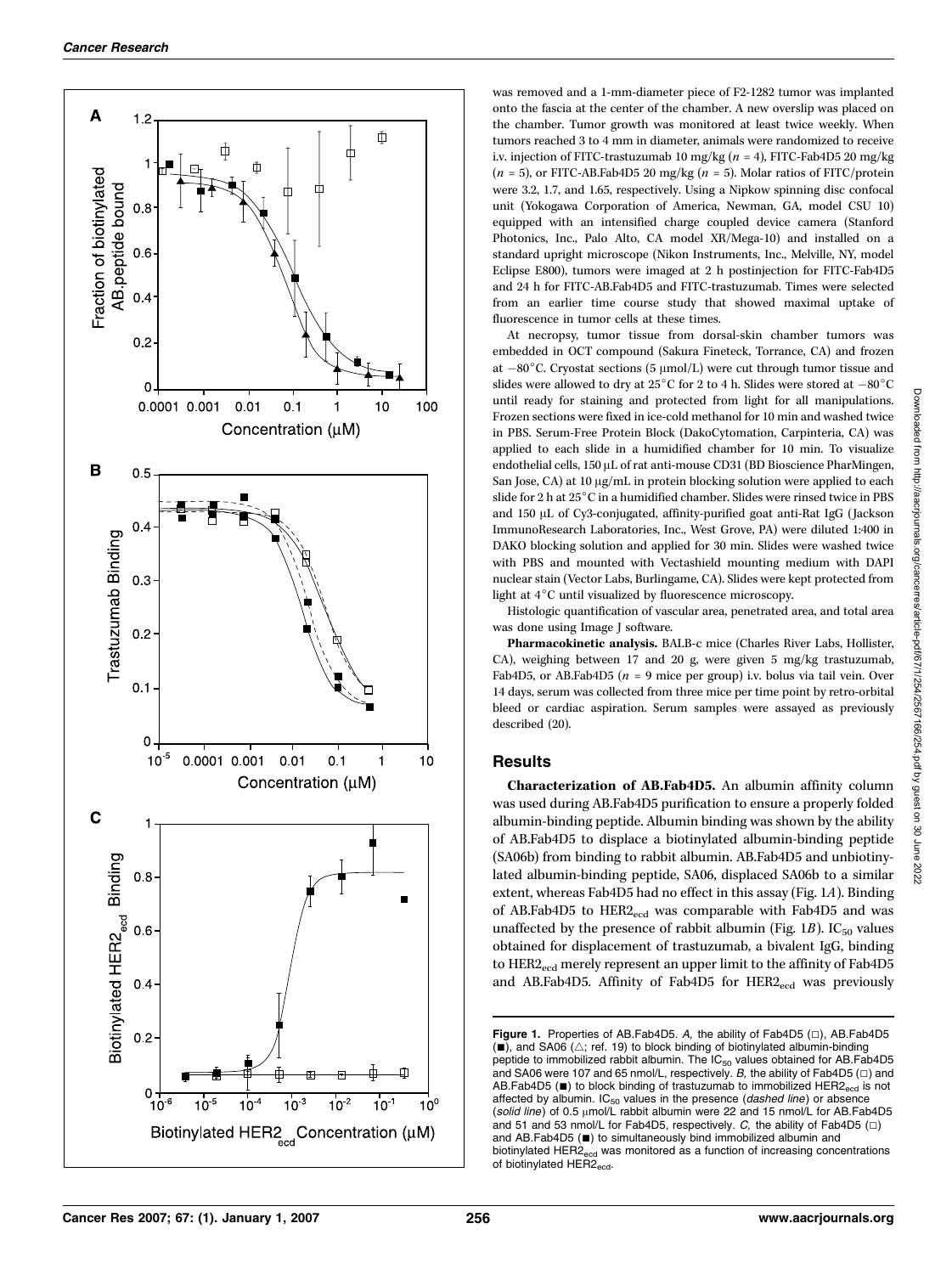

Figure 2. Elimination profiles of Fab4D5, AB.Fab4D5, and trastuzumab in mouse. The serum concentration of Fab4D5 ( $\Box$ ), AB.Fab4D5 ( $\blacksquare$ ), and trastuzumab (O) were monitored in mouse over a 2-week period as described in Materials and Methods.

reported as 0.1 nmol/L (22, 25). These results, however, suggest that AB.Fab4D5 binds HER2<sub>ecd</sub> comparable with Fab4D5, and binding is not dramatically affected by albumin/AB.Fab4D5 complex formation. Ability of AB.Fab4D5 to bind HER2<sub>ecd</sub> and albumin simultaneously was shown by binding AB.Fab4D5 to immobilized albumin followed by detection with biotinylated  $HER2_{ecd}$  (Fig. 1C). Fab4D5 is unable to generate a signal in this assay; however, AB.Fab4D5 acts as a bifunctional fusion protein able to bind both albumin and HER2<sub>ecd</sub> simultaneously.

Elimination profiles for Fab4D5, AB.Fab4D5, and trastuzumab in mouse are shown in Fig. 2.

Histologic assessment of tumor targeting. The relative ability of AB.Fab4D5, Fab4D5, and trastuzumab to target HER2-overexpressing tumors was initially assessed using a mammary tumor derived from an MMTV/HER2 transgenic FVB mouse (26) that does not respond to trastuzumab (Fo5). Dose of the Cy3 conjugated proteins was normalized to fluorescence and administered i.v. Tumors were harvested at 2, 24, or 48 h; sectioned; and examined for the presence of targeting molecules (Fig. 3). Strong initial staining of all tumor cells at 2 h postinjection was observed with Fab4D5 followed by predominantly weak, membranous staining at 24 h and a complete lack of signal at 48 h (Fig. 3). In contrast, Fo5 tumors treated with AB.Fab4D5 displayed robust membranous staining distributed throughout the tumor at 2 and 24 h after i.v. injection. Staining intensity of AB.Fab4D5 began to diminish by 48 h, although in all three animals, its presence was still detected in a majority of cells throughout the tumor. Poor tumor penetration by trastuzumab was noted at 2 h postinjection, with cells in the outer lobes of tumor displaying a robust, membranous Cy3-signal and cells deeper in tumor remaining unlabeled. By 24 h, trastuzumab had begun to penetrate deeper into Fo5 tumors with half of the cells displaying a robust staining and half staining weakly. At 48 h, trastuzumab penetration was variable, with two tumors demonstrating a predominance of membranous staining only in outer lobes of the tumor. The third tumor showed greater penetration by trastuzumab after 48 h, with  $\sim$  80% of tumor cells exhibiting a strong membranous staining.

Thus, although Fab4D5 and AB.Fab4D5 prominently stain tumor initially, at later time points (24 and 48 h) when



Figure 3. In vivo targeting of Fo5 tumors by Cy3-conjugated Fab4D5, AB.Fab4D5, trastuzumab, and AB.FabATF. Following i.v. administration of Cy3-conjugated Fab4D5, AB.Fab4D5, trastuzumab, or AB.FabATF into mice bearing Fo5 tumors, tumors were harvested at 2, 24, or 48 h, and sectioned (see Materials and Methods). Fluorescence intensity is indicative of the concentration of Cy3 conjugate present in tumor at the indicated time of harvest.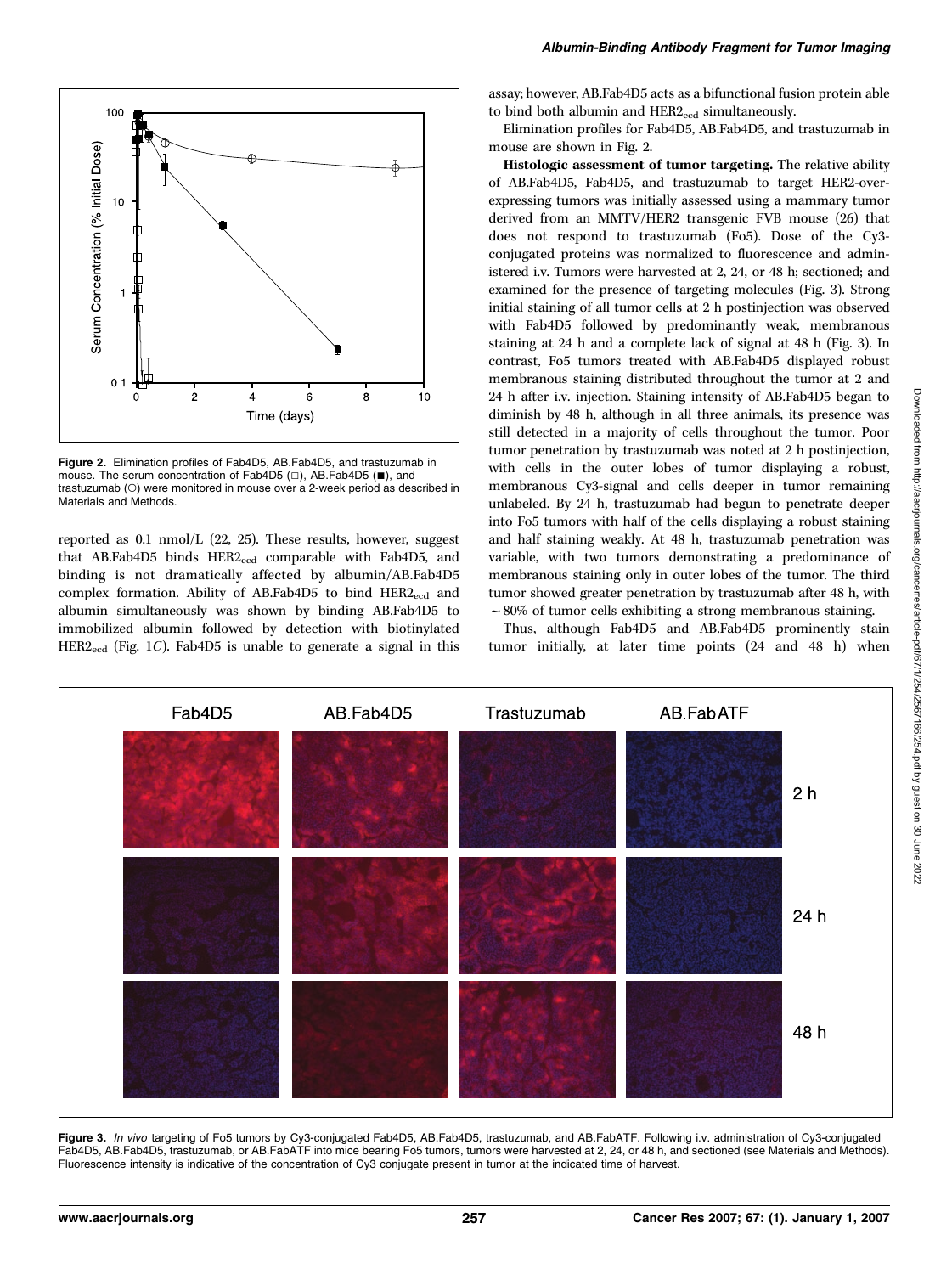

Figure 4. Biodistribution of [111<sub>In</sub>]DOTAconjugated Fab4D5, AB.Fab4D5, and trastuzumab as a function of time determined using SPECT/CT imaging. A, SPECT/CT fusion images depicting biodistribution of Fab4D5, AB.Fab4D5, and trastuzumab at 18 h. Consecutive <sup>111</sup>In SPECT (color scale) and X-ray CT (ivory) tomographic images were acquired. Images were coregistered by geometric transformation and fused with Analyze (AnalyzeDirect, Inc., Lenexa, KS) and then rendered to make the composite images (Amira, Mercury Computer Systems, Inc., Richmond, TX). Visualization was further aided by studying original data as movies in three dimensions. Fab4D5 (left) shows classic kidney clearance; trastuzumab (right) shows pronounced tumor uptake and substantial remaining blood pool. AB.Fab4D5 (middle) distribution was more like trastuzumab than Fab4D5, with pronounced tumor uptake, some residual blood pool, and only low-level kidney uptake. B, concentration (percent injected dose per gram of tumor) of Fab4D5, AB.Fab4D5, and trastuzumab over time was compared using SPECT/CT imaging. Over a period of 48 h, mice ( $n = 5$  or 6 per group) were imaged on five consecutive occasions with combined SPECT/CT imaging as described in Materials and Methods. Tumor SPECT intensities of Fab4D5 (□), AB.Fab4D5 (■), trastuzumab (○), and AB.FabATF  $(A)$  were converted to percent injected dose per gram by reference to a standard of known activity included in each image.

trastuzumab begins to appear, Fab4D5 is no longer present in tumor. In contrast, AB.Fab4D5 maintains a prominent staining pattern and is effectively retained in tumor similar to trastuzumab. A negative control AB.Fab, AB.FabATF, does not recognize any mouse antigen and did not stain tumor at any time during the experiment, demonstrating that targeting by AB.Fab4D5 is antigen dependent.

Serum samples taken during the experiment were used to assess pharmacokinetic profiles of Cy3-conjugated trastuzumab, Fab4D5, AB.Fab4D5, and AB.FabATF in mouse. Similar profiles to that previously reported in mouse were observed (19, 20). Association with albumin by either AB.Fab (AB.Fab4D5 or AB.FabATF) leads to a dramatic decrease in clearance relative to Fab4D5.

Quantitative determination of tumor targeting. To measure tumor deposition, mice bearing Fo5 tumors were injected i.v. with Fab4D5, AB.Fab4D5, AB.FabATF, and trastuzumab conjugated with DOTA and radiolabeled with <sup>111</sup>In. Their localization at 18 h is shown in Fig. 4A. Fab4D5 is found almost entirely in kidney, whereas both trastuzumab and AB.Fab4D5 are found both in circulation and prominently in tumor. Images taken a different time points were used to generate data in Fig. 4B. They revealed an early and transient appearance of Fab4D5 in tumor followed by

rapid accumulation in kidney, whereas trastuzumab showed slow and progressive accumulation into tumor tissue. AB.Fab4D5 targeted tumor much more rapidly than trastuzumab and resulted in a final concentration in tumor comparable with that of trastuzumab. Tumor deposition of AB.Fab4D5 and trastuzumab was unchanged from 48 to 72 h (not shown). Accumulation of AB.Fab4D5 was greatest in tumor with relatively little normal tissue distribution (Fig. 4A).

Intravital microscopy. Distribution of Fab4D5, AB.Fab4D5, and trastuzumab within tumor was monitored by intravital microscopy. Mice bearing F2-1282 tumors were fit with a window over the tumor site. Upon i.v. injection, epifluorescence microscopy of tumor enabled real-time visualization of FITC-conjugated molecules circulating through tumor tissue (Fig. 5A). At peak staining, tumors were harvested, sectioned, and localization of targeting molecules was determined. The rate of tumor localization and penetration was similar to that observed for Cy3-conjugated molecules. The degree to which each molecule could penetrate the smallest cluster of tumor cells was observed with higher magnification (Fig. 5B).

Both intravital microscopy (Fig. 5A) and histologic imaging (Fig. 5B) reveal that trastuzumab only penetrated three to four cell layers into these packets of tumor cells. Quantitative analysis of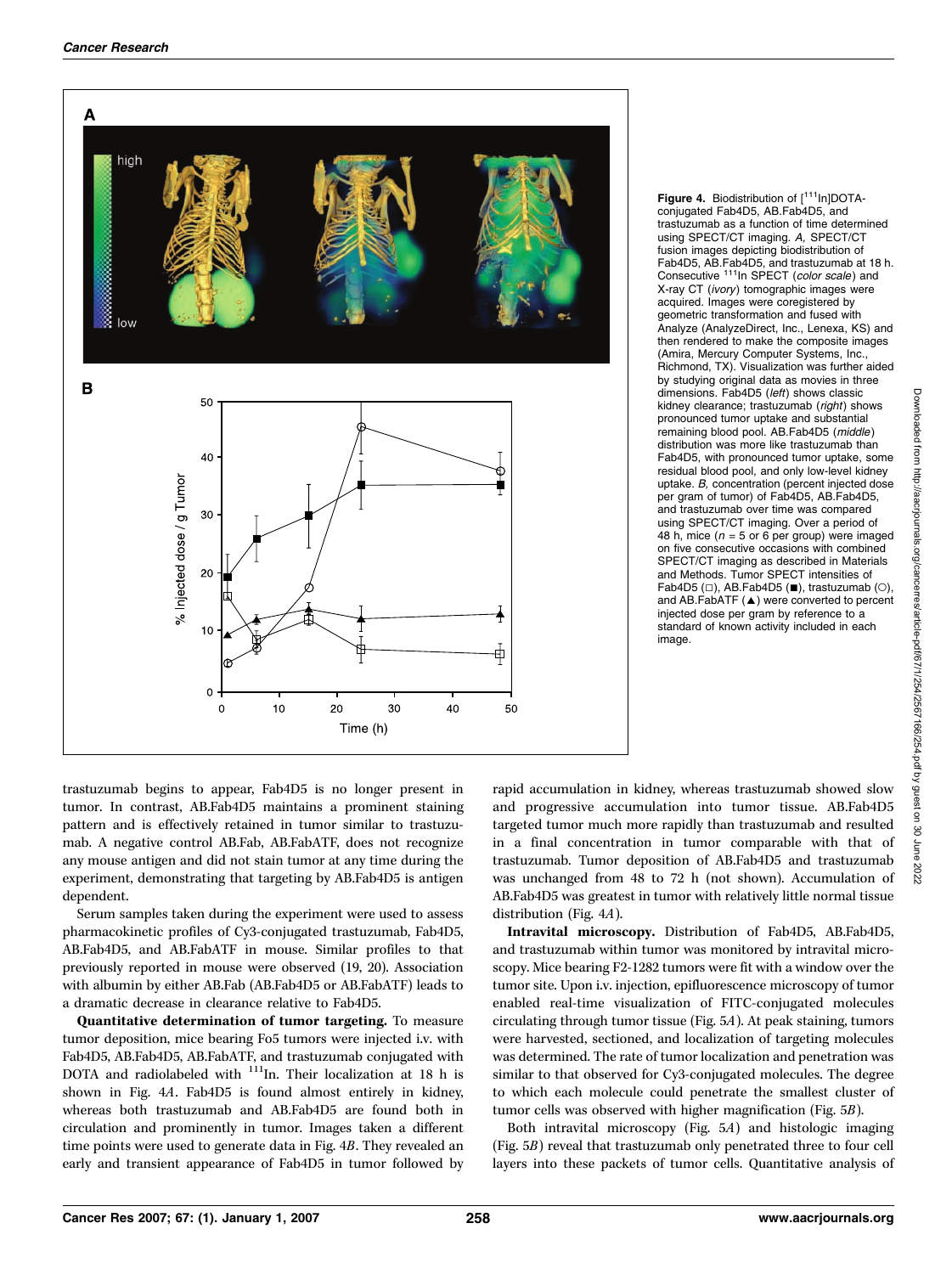histologic sections revealed that the penetrated area (green area) of Fab4D5 and AB.Fab4D5 was significantly larger than that of trastuzumab ( $P < 0.01$ ) and penetration of AB.Fab4D5 was better than that of Fab4D5 ( $P < 0.05$ ). There was little difference in the total tumor area (blue area) among the three molecules (Fig. 5C). Therefore, the ratio of penetrated area to total area was significantly higher for Fab4D5 and AB.Fab4D5 compared with trastuzumab ( $P < 0.01$ ) with a higher ratio for AB.Fab4D5 than Fab4D5 ( $P < 0.05$ ). Preliminary studies using Fo5 have yielded similar images to F2-1282 tumors (data not shown).

## **Discussion**

Efficient, specific, and uniform delivery of immunotherapies to tumor while minimizing normal tissue exposure remains a challenging problem despite identification of many highly specific tumor markers. Small immunoglobulin fragments have been explored in an effort to enhance tumor delivery and penetration yet reduce overall exposure to normal tissue; however, the tumor concentrations that these agents achieve are often low, and accumulation in kidney is high as they are rapidly cleared from blood.

In this study, we compared tumor-targeting properties of trastuzumab with an AB.Fab and Fab derived from trastuzumab; all bind to the same site on HER2 with similar affinity. The Fo5 allograft model is resistant to the growth-suppression properties of trastuzumab (26); however, all of these molecules bind Fo5 tumor cells expressing HER2 and can be internalized (data not shown).

As a bifunctional molecule, an AB.Fab retains the ability to bind antigen but is also capable of binding albumin (19, 20). In fact, albumin binding does not seem to impede binding of antigen as its presence did not alter AB.Fab4D5 binding to HER2<sub>ecd</sub> and both albumin and HER2 could be bound simultaneously (Fig. 1).



Figure 5. Assessment of tumor penetration using intravital microscopy. Tumor penetration was assessed at maximum tumor accumulation. FITC-Fab4D5 was assessed at 2 h, whereas FITC-AB.Fab4D5 and FITC-trastuzumab were assessed at 24 h postinjection. A, representative intravital microscopy images were recorded using confocal laser scanning microscopy at ×200 magnification. B, microscopic images of F2-1282 tumor tissue. Injected trastuzumab, Fab4D5, or AB.Fab4D5 conjugated with FITC (green) was detected over tumor tissue and displayed a membranous staining pattern. Vasculature was visualized with an anti-mouse CD31 detected with a Cy3-conjugated secondary antibody (red). All tissues were counterstained with DAPI (blue) to detect nuclei. C, quantitative analysis using Image J software for measurement of penetrated area (green area), total area (blue area), and their ratio. \*,  $P < 0.05$ ; \*\*,  $P < 0.01$ , compared with trastuzumab; #,  $P < 0.05$ compared with Fab4D5. Trastuzumab, FITC-trastuzumab ( $n = 4$  mice); Fab4D5, FITC-Fab4D5 ( $n = 5$  mice). AB.Fab, FITC-AB.Fab4D5 ( $n = 5$  mice).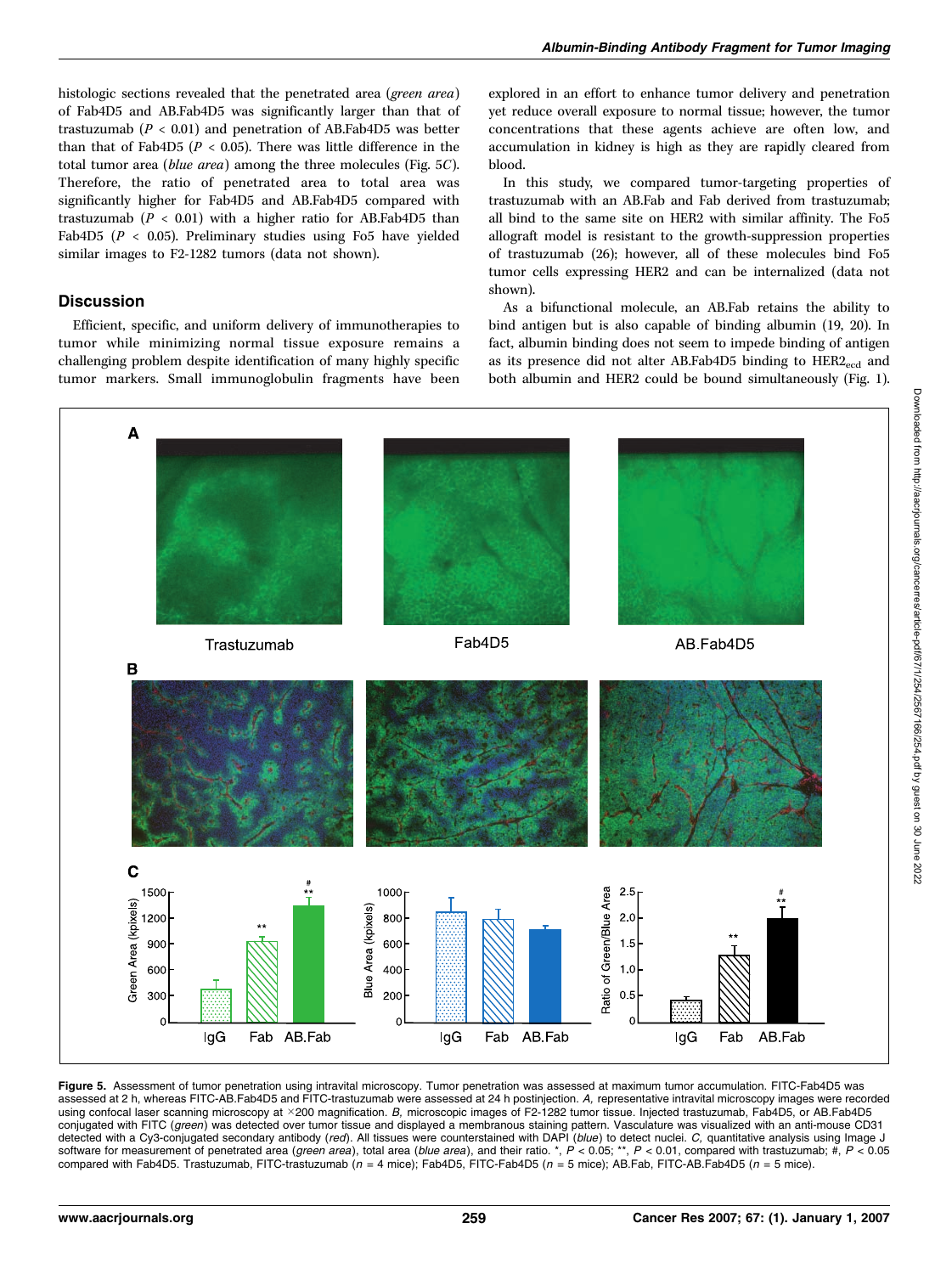Further, in vivo AB.Fab4D5 showed improved pharmacokinetics relative to Fab4D5 and more effectively localized to tumors overexpressing HER2 (Figs. 2–5). AB.FabATF did not localize to tumors (Figs. 3 and 4B), supporting this antigen-dependent localization.

The rate of accumulation in tumor allografts was monitored in three different experiments using fluorescently labeled and radiolabeled Fab4D5, AB.Fab4D5, and trastuzumab (Figs. 3–5). Although only representative time points are presented, observations for each molecule were consistent across experiments.

In each experiment, Fab4D5 showed excellent tumor penetration by 2 h followed by rapid clearance from both serum and tumor by 24 and 48 h (Figs. 2–5). High serum concentrations of small targeting immunoglobulin molecules like Fab4D5 facilitate diffusion into tumor, but as serum concentration drops due to rapid clearance, the concentration gradient reverses and these agents diffuse back out of the tumor (27). Lack of retention in tumor by Fab4D5 suggests that it bound only transiently to the tumor surface and was not effectively internalized during its residence. Passive internalization and recycling of HER2 back to the cell surface has been previously observed (28, 29) and may account for this temporary sequestration of Fab4D5 in the tumor.

Nearly 24 h passed before significant levels of trastuzumab were observed in tumor; at the same time, its serum concentration decreased by only  $\sim 50\%$  (Fig. 2). Slow tumor accumulation was accompanied by poor tumor penetration, with deeper penetration beyond the outer lobes of the tumor only apparent after 24 h (Figs. 3 and 5). In contrast, AB.Fab4D5 accumulated rapidly in tumors, reaching similar levels to Fab4D5 by 2 h; however, whereas Fab4D5 redistributed to kidney, AB.Fab4D5 continued to accumulate in tumor, reaching levels similar to trastuzumab (Figs. 3 and 4). AB.Fab4D5 retention suggests that a critical residence time in tumor is required for internalization and metabolism to enable permanent, rather than transient, tumor localization.

Rapid accumulation and retention in tumors coupled with an intermediate rate of clearance from serum resulted in very favorable tumor to normal tissue ratios for AB.Fab4D5 (Figs. 2 and 4). At 24 h, both tumor and serum concentrations of AB.Fab4D5 and trastuzumab were similar, however, serum concentrations of AB.Fab4D5 decreased rapidly relative to trastuzumab, resulting in lower normal tissue exposure (Figs. 2 and 4). Although small immunoglobulin fragments like scFv, diabodies, Fab, and  $F(ab')_2$ have previously been observed to transiently provide good tumor to normal ratios similar or even greater to that achieved for AB.Fab4D5, none of these other agents to date have shown the ability to achieve a concentration in tumor comparable with an IgG (8, 9, 30–34). Efficient delivery of AB.Fab4D5 complemented by low backgrounds relative to trastuzumab is evident in Fig. 4.

Combination SPECT/CT imaging was used as a direct way to quantify tumor deposition. Because the label used for monitoring a targeting molecule in vivo can affect absolute concentration and residence time observed in different tissues, <sup>111</sup>In was used to avoid dehalogenation losses associated with traditional  $^{125}I$ labeling chemistries (35, 36). Tumor deposition achieved by AB.Fab4D5 between 24 and 48 h was comparable with that achieved by trastuzumab and far exceeded that for Fab4D5 (Fig. 4B). The apparent decrease in Cy3-AB.Fab4D5 staining at 48 h (Fig. 3) relative to the stable deposition of  $\binom{111}{11}$ In]AB.Fab4D5 (Fig. 4B) is attributed to the nonresidualizing nature of the Cy3 label. Equivalent tumor deposition of  $\int_0^{111} \text{In}$ ]AB.Fab4D5 and [<sup>111</sup>In]trastuzumab was observed at 72 h (not shown). Real-time monitoring in vivo precluded organ perfusion before measurement; thus, some background is expected due to the presence of blood in various tissues, such as heart, and must be considered. Our biodistribution and tumor deposition results obtained with Fab4D5 and trastuzumab compare favorably with those previously reported by others (32, 35–39). Unlike Fab4D5, AB.Fab4D5 attained a similar overall concentration to trastuzumab in tumor (Figs. 3 and 4); appearance in tumor along with clearance from normal tissues and blood is rapid, resulting in superior tumor to normal tissue ratios.

Size has been directly linked to the ability of a targeting agent to penetrate tissue. Smaller agents penetrate to depths of 8 to 10 cell layers, whereas intact antibodies tend to localize immediately adjacent to blood vessels and are less evenly distributed throughout tumor (11, 40). Using intravital microscopy, we examined tumor distribution of Fab4D5, AB.Fab4D5, and trastuzumab at their peak of tumor accumulation (Fig. 5). Results obtained with Fab4D5 and trastuzumab agree with those obtained by others using different tumor models. Deep and even penetration of Fab4D5 and AB.Fab4D5 compared with limited penetration and distribution of trastuzumab. Penetration by AB.Fab4D5 was somewhat superior to that of Fab4D5 and may stem from the longer half-life and increased residence time in tumor, allowing AB.Fab4D5 to diffuse a greater distance. For instance, estimates suggest that it takes days for an IgG to travel 1 mm (or 1 h to travel  $100 \mu m$ ) in a tumor  $(2)$ .

Irregular blood flow in tumors contributes to heterogeneous delivery and biodistribution, thus complicating effectiveness of various therapies. To reach tumor, systemically delivered agents must cross the vascular barrier and move through the interstital space by diffusion or convection (2). Efficient delivery, and even distribution of AB.Fab4D5, suggests that it has distinct advantages relative to Fab4D5 or trastuzumab. Although it is tempting to speculate that AB.Fab4D5 offers a size advantage relative to trastuzumab, the high concentration of albumin in vivo should cause AB.Fab4D5 to remain bound to albumin, making the apparent molecular weight of AB.Fab4D5 closer to that of trastuzumab  $(68 + 52 = 120$  versus 150 kDa) than that of Fab4D5 (52 versus 50 kDa). Although the collagen content of a tumor affects diffusion of macromolecules in a size-dependent fashion particularly in the range of 68 to 150 kDa (2)—the pore size in the extracellular matrix is organized by albumin to form a regularly spaced lattice (41). Thus, the shape and slightly reduced size of the albumin/AB.Fab4D5 complex may allow preferential diffusion relative to full-length IgG.

Other mechanisms caused by association with albumin may also facilitate tumor delivery of AB.Fab4D5. Based on an observation that tumors catabolize excessive quantities of albumin (14, 15), several attempts to use albumin as a carrier for chemotherapeutic agents have been reported (16–18). In addition, Abraxane, which uses albumin to formulate and solubilize Taxol, is reported to have better biodistribution properties and reduced toxicity relative to other Taxol formulations (42).

Albumin is ubiquitously distributed in high concentrations throughout the body and methods that facilitate biodistribution, diffusion, and the ability to cross endothelial barriers have been reported. For example, numerous vascular receptors have been reported to interact with albumin and facilitate its transport across endothelium (43–45). In fact, transport of myeloperoxidase across